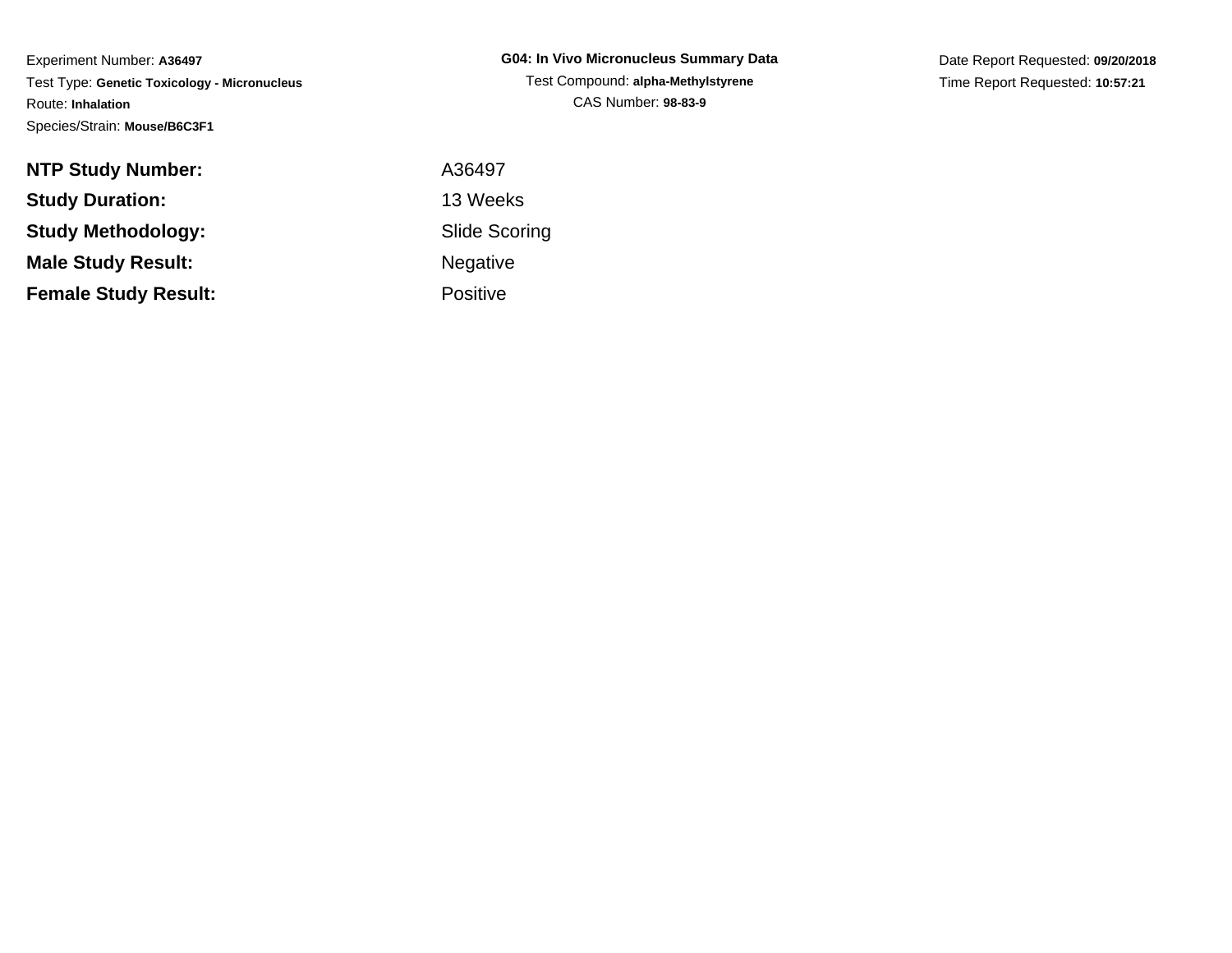Experiment Number: **A36497**

 Test Type: **Genetic Toxicology - Micronucleus**Route: **Inhalation**

Species/Strain: **Mouse/B6C3F1**

Date Report Requested: **09/20/2018**Time Report Requested: **10:57:21**

|                              |    | Tissue: Blood; Sex: Male; Number of Treatments: 65; Time interval between final treatment and cell sampling: 24 h |         |    |                    |         |                 |
|------------------------------|----|-------------------------------------------------------------------------------------------------------------------|---------|----|--------------------|---------|-----------------|
|                              |    | <b>MN PCE/1000</b>                                                                                                |         |    | <b>MN NCE/1000</b> |         | % PCE           |
| Dose (ppm)                   | N  | Mean $\pm$ SEM                                                                                                    | p-Value | N  | Mean $\pm$ SEM     | p-Value | Mean ± SEM      |
| Vehicle Control <sup>1</sup> | 10 | $3.90 \pm 0.66$                                                                                                   |         | 10 | $5.30 \pm 0.50$    |         | $3.70 \pm 0.17$ |
| 75.0                         |    |                                                                                                                   |         | 10 | $5.80 \pm 0.44$    | 0.3171  |                 |
| 150.0                        |    |                                                                                                                   |         | 10 | $5.80 \pm 0.63$    | 0.3171  |                 |
| 300.0                        |    |                                                                                                                   |         | 10 | $5.00 \pm 0.65$    | 0.6165  |                 |
| 600.0                        |    |                                                                                                                   |         | 10 | $4.60 \pm 0.45$    | 0.7597  |                 |
| 1000.0                       | 10 | $5.00 \pm 0.58$                                                                                                   | 0.1213  | 10 | $6.30 \pm 1.02$    | 0.1759  | $3.27 \pm 0.17$ |
| Trend p-Value                |    | 0.1210                                                                                                            |         |    | 0.3460             |         |                 |
| Trial Summary: Negative      |    |                                                                                                                   |         |    |                    |         |                 |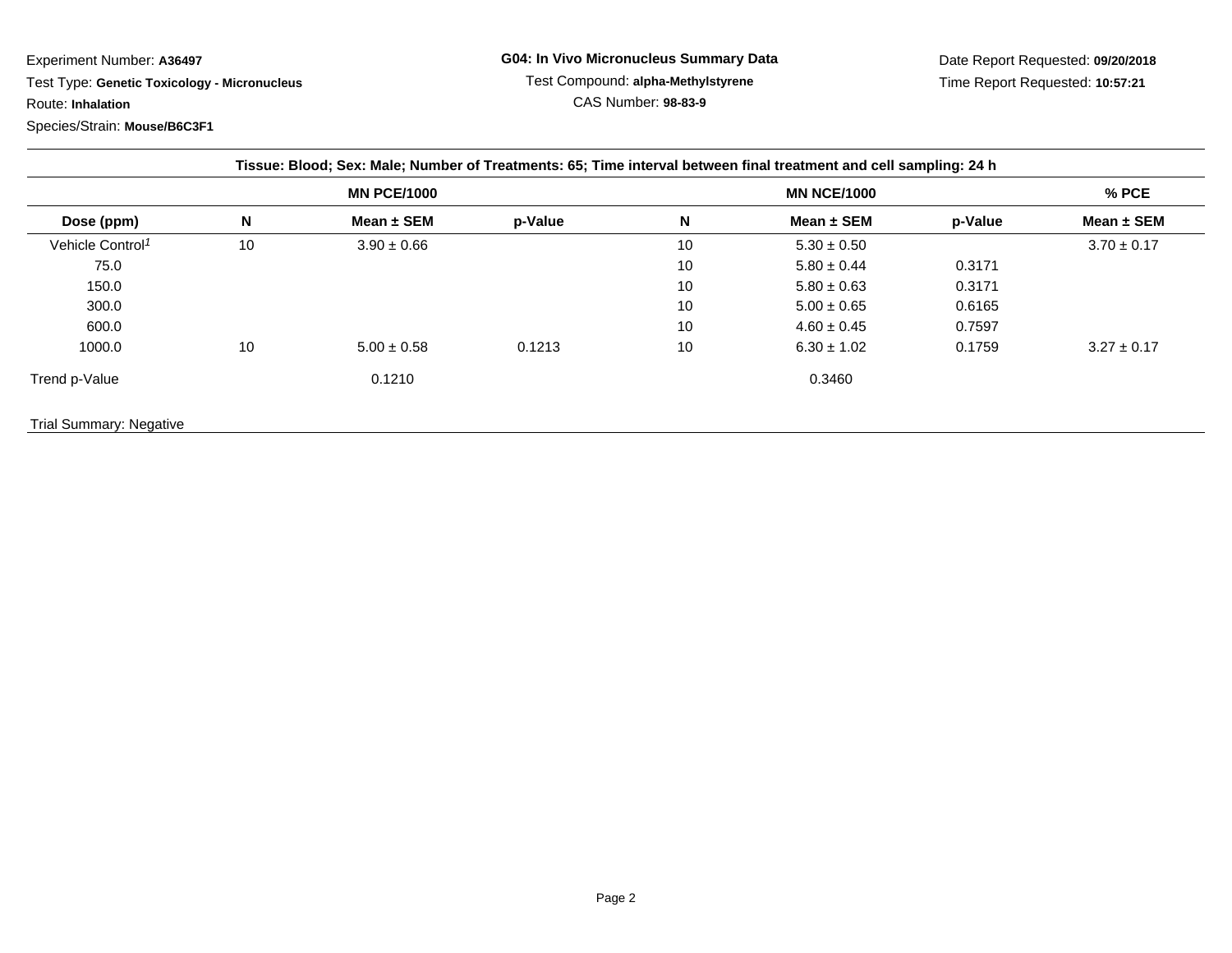Experiment Number: **A36497**

 Test Type: **Genetic Toxicology - Micronucleus**Route: **Inhalation**

Species/Strain: **Mouse/B6C3F1**

|                              |    | <b>MN PCE/1000</b> |         |    | <b>MN NCE/1000</b> |             | % PCE           |
|------------------------------|----|--------------------|---------|----|--------------------|-------------|-----------------|
| Dose (ppm)                   | N  | Mean $\pm$ SEM     | p-Value | N  | Mean $\pm$ SEM     | p-Value     | Mean $\pm$ SEM  |
| Vehicle Control <sup>1</sup> | 10 | $4.10 \pm 0.59$    |         | 10 | $5.10 \pm 0.46$    |             | $3.76 \pm 0.19$ |
| 75.0                         |    |                    |         | 10 | $2.40 \pm 0.43$    | 0.9991      |                 |
| 150.0                        |    |                    |         | 10 | $2.90 \pm 0.90$    | 0.9931      |                 |
| 300.0                        |    |                    |         | 10 | $3.60 \pm 0.48$    | 0.9465      |                 |
| 600.0                        |    |                    |         | 10 | $5.30 \pm 0.42$    | 0.4221      |                 |
| 1000.0                       | 8  | $4.75 \pm 0.59$    | 0.2561  | 8  | $9.13 \pm 0.77$    | $< 0.001$ * | $3.53 \pm 0.29$ |
| Trend p-Value                |    | 0.2560             |         |    | $< 0.001$ *        |             |                 |